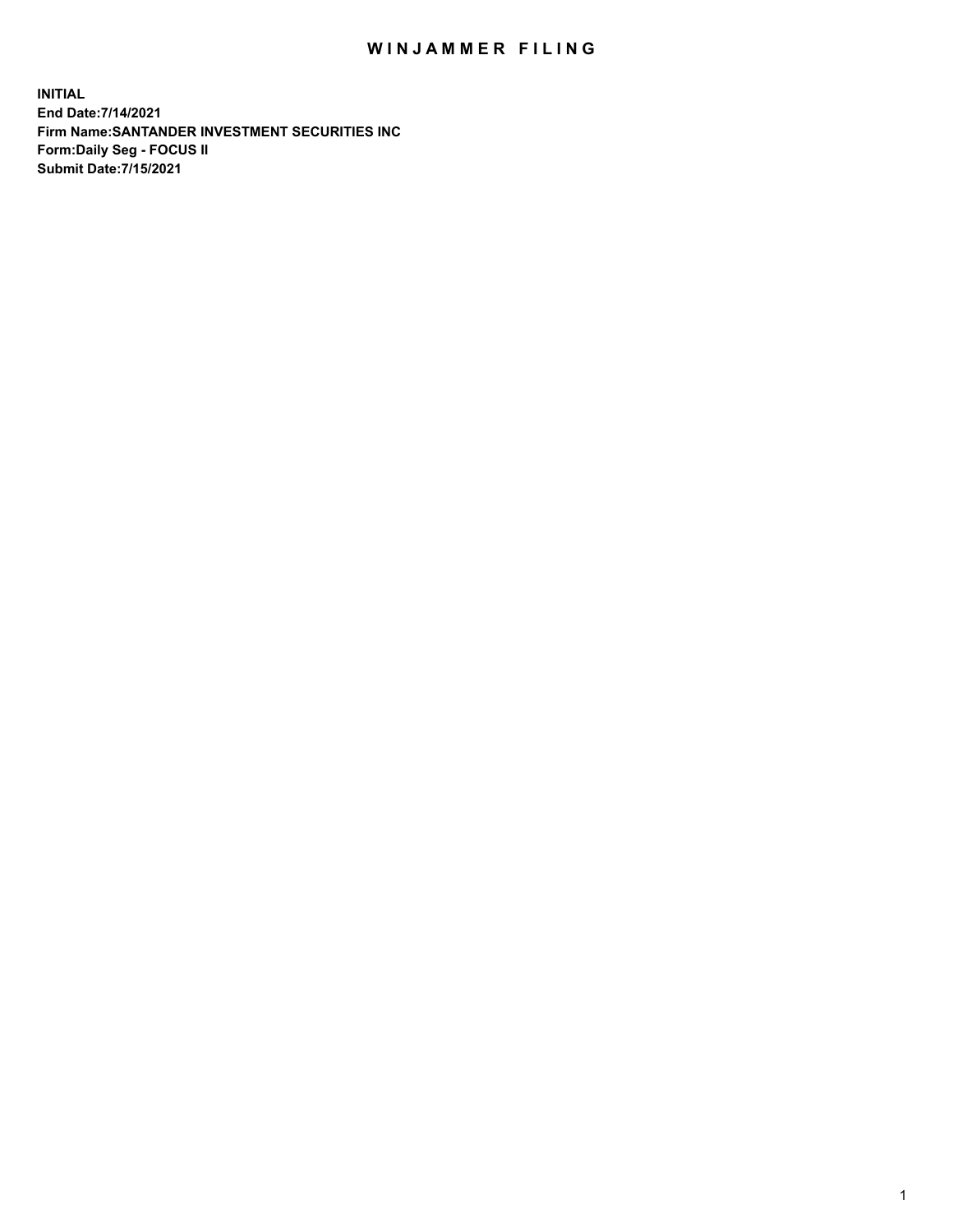**INITIAL End Date:7/14/2021 Firm Name:SANTANDER INVESTMENT SECURITIES INC Form:Daily Seg - FOCUS II Submit Date:7/15/2021 Daily Segregation - Cover Page**

| Name of Company                                                                   | <b>SANTANDER INVESTMENT</b><br><b>SECURITIES INC</b> |
|-----------------------------------------------------------------------------------|------------------------------------------------------|
| <b>Contact Name</b>                                                               | <b>Felix Munoz</b>                                   |
| <b>Contact Phone Number</b>                                                       | (212) 407-4594                                       |
| <b>Contact Email Address</b>                                                      | felix.munoz@santander.us                             |
| FCM's Customer Segregated Funds Residual Interest Target (choose one):            |                                                      |
| a. Minimum dollar amount: ; or                                                    | <u>70,000,000</u>                                    |
| b. Minimum percentage of customer segregated funds required:% ; or                | <u>0</u>                                             |
| c. Dollar amount range between: and; or                                           | 0 <sub>0</sub>                                       |
| d. Percentage range of customer segregated funds required between:% and%.         | 0 <sub>0</sub>                                       |
| FCM's Customer Secured Amount Funds Residual Interest Target (choose one):        |                                                      |
| a. Minimum dollar amount: ; or                                                    | $\frac{0}{0}$                                        |
| b. Minimum percentage of customer secured funds required:%; or                    |                                                      |
| c. Dollar amount range between: and; or                                           | 0 <sub>0</sub>                                       |
| d. Percentage range of customer secured funds required between:% and%.            | 0 <sub>0</sub>                                       |
| FCM's Cleared Swaps Customer Collateral Residual Interest Target (choose one):    |                                                      |
| a. Minimum dollar amount: ; or                                                    | $\overline{\mathbf{0}}$                              |
| b. Minimum percentage of cleared swaps customer collateral required:% ; or        | $\underline{\mathbf{0}}$                             |
| c. Dollar amount range between: and; or                                           | 00                                                   |
| d. Percentage range of cleared swaps customer collateral required between:% and%. | <u>00</u>                                            |

Attach supporting documents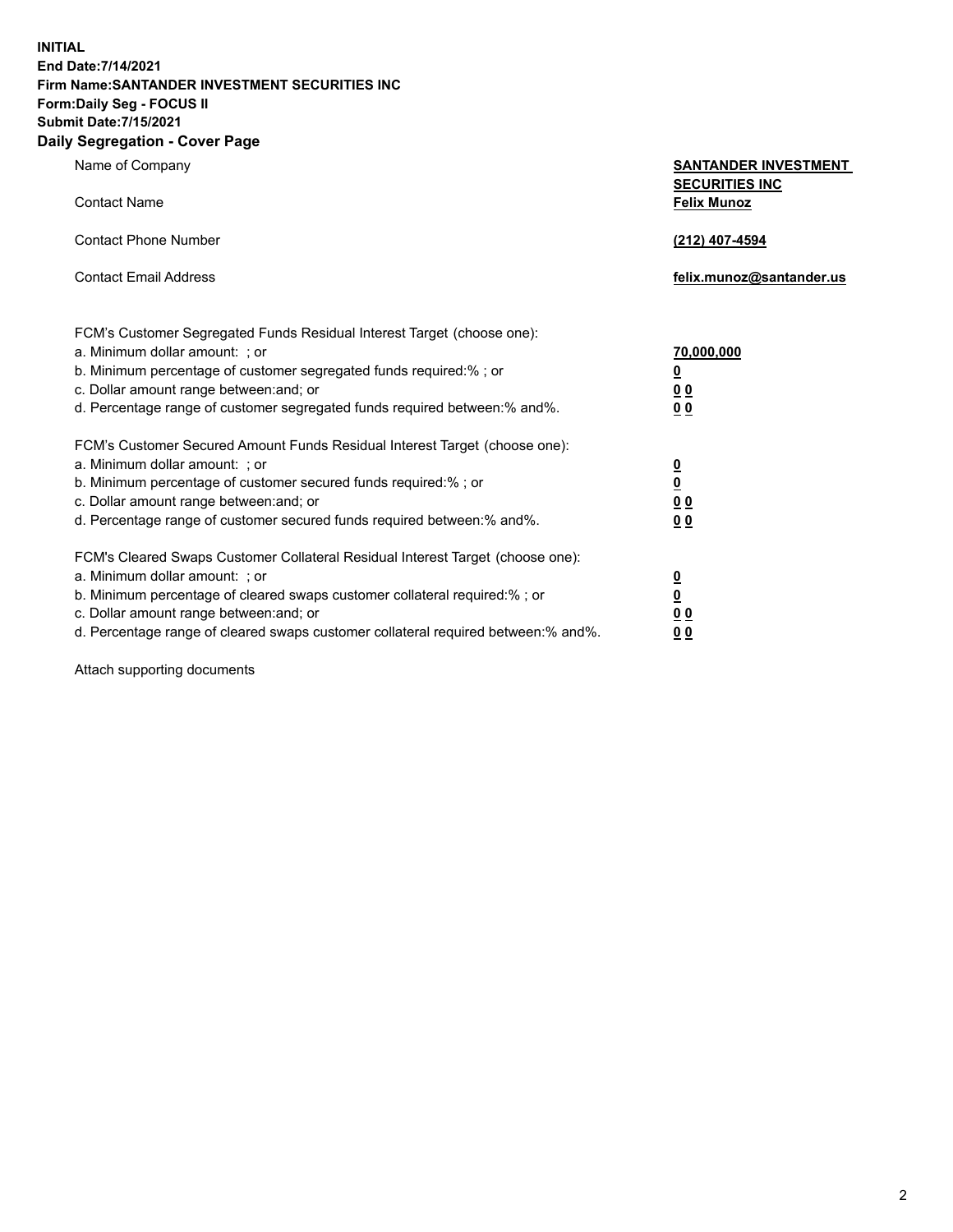**INITIAL End Date:7/14/2021 Firm Name:SANTANDER INVESTMENT SECURITIES INC Form:Daily Seg - FOCUS II Submit Date:7/15/2021 Daily Segregation - Secured Amounts**

|     | Foreign Futures and Foreign Options Secured Amounts                                         |                   |
|-----|---------------------------------------------------------------------------------------------|-------------------|
|     | Amount required to be set aside pursuant to law, rule or regulation of a foreign            | $0$ [7305]        |
|     | government or a rule of a self-regulatory organization authorized thereunder                |                   |
| 1.  | Net ledger balance - Foreign Futures and Foreign Option Trading - All Customers             |                   |
|     | A. Cash                                                                                     | $0$ [7315]        |
|     | B. Securities (at market)                                                                   | $0$ [7317]        |
| 2.  | Net unrealized profit (loss) in open futures contracts traded on a foreign board of trade   | $0$ [7325]        |
| 3.  | Exchange traded options                                                                     |                   |
|     | a. Market value of open option contracts purchased on a foreign board of trade              | $0$ [7335]        |
|     | b. Market value of open contracts granted (sold) on a foreign board of trade                | $0$ [7337]        |
| 4.  | Net equity (deficit) (add lines 1. 2. and 3.)                                               | $0$ [7345]        |
| 5.  | Account liquidating to a deficit and account with a debit balances - gross amount           | $0$ [7351]        |
|     | Less: amount offset by customer owned securities                                            | 0 [7352] 0 [7354] |
| 6.  | Amount required to be set aside as the secured amount - Net Liquidating Equity              | $0$ [7355]        |
|     | Method (add lines 4 and 5)                                                                  |                   |
| 7.  | Greater of amount required to be set aside pursuant to foreign jurisdiction (above) or line | $0$ [7360]        |
|     | 6.                                                                                          |                   |
|     | FUNDS DEPOSITED IN SEPARATE REGULATION 30.7 ACCOUNTS                                        |                   |
| 1.  | Cash in banks                                                                               |                   |
|     | A. Banks located in the United States                                                       | $0$ [7500]        |
|     | B. Other banks qualified under Regulation 30.7                                              | 0 [7520] 0 [7530] |
| 2.  | <b>Securities</b>                                                                           |                   |
|     | A. In safekeeping with banks located in the United States                                   | $0$ [7540]        |
|     | B. In safekeeping with other banks qualified under Regulation 30.7                          | 0 [7560] 0 [7570] |
| 3.  | Equities with registered futures commission merchants                                       |                   |
|     | A. Cash                                                                                     | $0$ [7580]        |
|     | <b>B.</b> Securities                                                                        | $0$ [7590]        |
|     | C. Unrealized gain (loss) on open futures contracts                                         | $0$ [7600]        |
|     | D. Value of long option contracts                                                           | $0$ [7610]        |
|     | E. Value of short option contracts                                                          | 0 [7615] 0 [7620] |
| 4.  | Amounts held by clearing organizations of foreign boards of trade                           |                   |
|     | A. Cash                                                                                     | $0$ [7640]        |
|     | <b>B.</b> Securities                                                                        | $0$ [7650]        |
|     | C. Amount due to (from) clearing organization - daily variation                             | $0$ [7660]        |
|     | D. Value of long option contracts                                                           | $0$ [7670]        |
|     | E. Value of short option contracts                                                          | 0 [7675] 0 [7680] |
| 5.  | Amounts held by members of foreign boards of trade                                          |                   |
|     | A. Cash                                                                                     | 0 [7700]          |
|     | <b>B.</b> Securities                                                                        | $0$ [7710]        |
|     | C. Unrealized gain (loss) on open futures contracts                                         | $0$ [7720]        |
|     | D. Value of long option contracts                                                           | $0$ [7730]        |
|     | E. Value of short option contracts                                                          | 0 [7735] 0 [7740] |
| 6.  | Amounts with other depositories designated by a foreign board of trade                      | $0$ [7760]        |
| 7.  | Segregated funds on hand                                                                    | $0$ [7765]        |
| 8.  | Total funds in separate section 30.7 accounts                                               | $0$ [7770]        |
| 9.  | Excess (deficiency) Set Aside for Secured Amount (subtract line 7 Secured Statement         | $0$ [7380]        |
|     | Page 1 from Line 8)                                                                         |                   |
| 10. | Management Target Amount for Excess funds in separate section 30.7 accounts                 | $0$ [7780]        |
| 11. | Excess (deficiency) funds in separate 30.7 accounts over (under) Management Target          | $0$ [7785]        |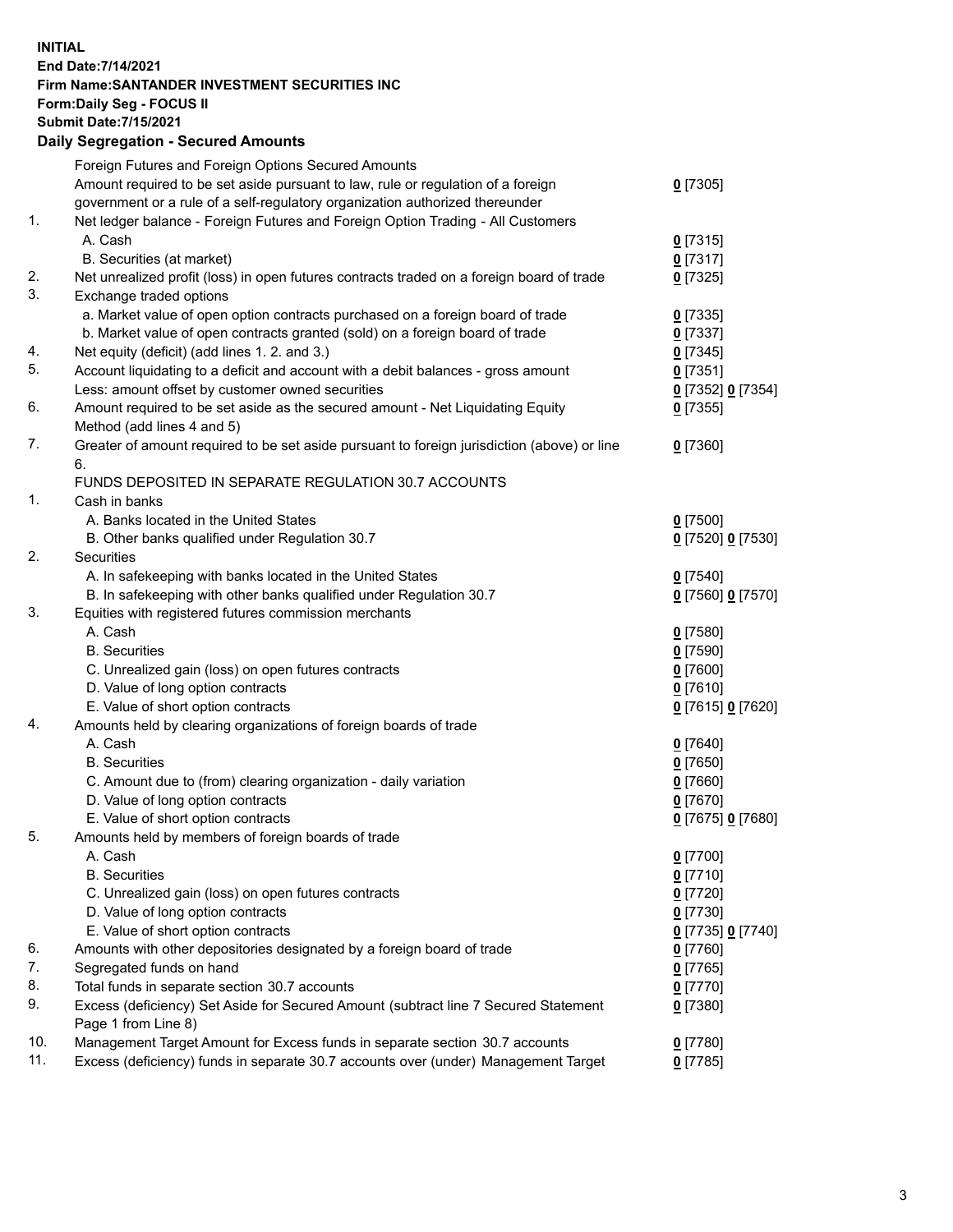| <b>INITIAL</b> |                                                                                           |                      |
|----------------|-------------------------------------------------------------------------------------------|----------------------|
|                | End Date: 7/14/2021                                                                       |                      |
|                | Firm Name: SANTANDER INVESTMENT SECURITIES INC                                            |                      |
|                | Form: Daily Seg - FOCUS II                                                                |                      |
|                | <b>Submit Date: 7/15/2021</b>                                                             |                      |
|                | Daily Segregation - Segregation Statement                                                 |                      |
|                | SEGREGATION REQUIREMENTS(Section 4d(2) of the CEAct)                                      |                      |
| 1.             | Net ledger balance                                                                        |                      |
|                | A. Cash                                                                                   | 2,287,525,488 [7010] |
|                | B. Securities (at market)                                                                 | $0$ [7020]           |
| 2.             | Net unrealized profit (loss) in open futures contracts traded on a contract market        | -272,633,020 [7030]  |
| 3.             | Exchange traded options                                                                   |                      |
|                | A. Add market value of open option contracts purchased on a contract market               | 32,211,494 [7032]    |
|                | B. Deduct market value of open option contracts granted (sold) on a contract market       | -41,989,661 [7033]   |
| 4.             | Net equity (deficit) (add lines 1, 2 and 3)                                               | 2,005,114,301 [7040] |
| 5.             | Accounts liquidating to a deficit and accounts with                                       |                      |
|                | debit balances - gross amount                                                             | $0$ [7045]           |
|                | Less: amount offset by customer securities                                                | 0 [7047] 0 [7050]    |
| 6.             | Amount required to be segregated (add lines 4 and 5)                                      | 2,005,114,301 [7060] |
|                | FUNDS IN SEGREGATED ACCOUNTS                                                              |                      |
| 7.             | Deposited in segregated funds bank accounts                                               |                      |
|                | A. Cash                                                                                   | 221,649,352 [7070]   |
|                | B. Securities representing investments of customers' funds (at market)                    | $0$ [7080]           |
|                | C. Securities held for particular customers or option customers in lieu of cash (at       | $0$ [7090]           |
| 8.             | market)<br>Margins on deposit with derivatives clearing organizations of contract markets |                      |
|                | A. Cash                                                                                   | 1,852,042,702 [7100] |
|                | B. Securities representing investments of customers' funds (at market)                    | $0$ [7110]           |
|                | C. Securities held for particular customers or option customers in lieu of cash (at       | $0$ [7120]           |
|                | market)                                                                                   |                      |
| 9.             | Net settlement from (to) derivatives clearing organizations of contract markets           | 13,559,079 [7130]    |
| 10.            | Exchange traded options                                                                   |                      |
|                | A. Value of open long option contracts                                                    | 32,211,494 [7132]    |
|                | B. Value of open short option contracts                                                   | -41,989,661 [7133]   |
| 11.            | Net equities with other FCMs                                                              |                      |
|                | A. Net liquidating equity                                                                 | $0$ [7140]           |
|                | B. Securities representing investments of customers' funds (at market)                    | $0$ [7160]           |
|                | C. Securities held for particular customers or option customers in lieu of cash (at       | $0$ [7170]           |
|                | market)                                                                                   |                      |
| 12.            | Segregated funds on hand                                                                  | $0$ [7150]           |
| 13.            | Total amount in segregation (add lines 7 through 12)                                      | 2,077,472,966 [7180] |
| 14.            | Excess (deficiency) funds in segregation (subtract line 6 from line 13)                   | 72,358,665 [7190]    |
| 15.            | Management Target Amount for Excess funds in segregation                                  | 70,000,000 [7194]    |
| 16.            | Excess (deficiency) funds in segregation over (under) Management Target Amount            | 2,358,665 [7198]     |
|                | Excess                                                                                    |                      |